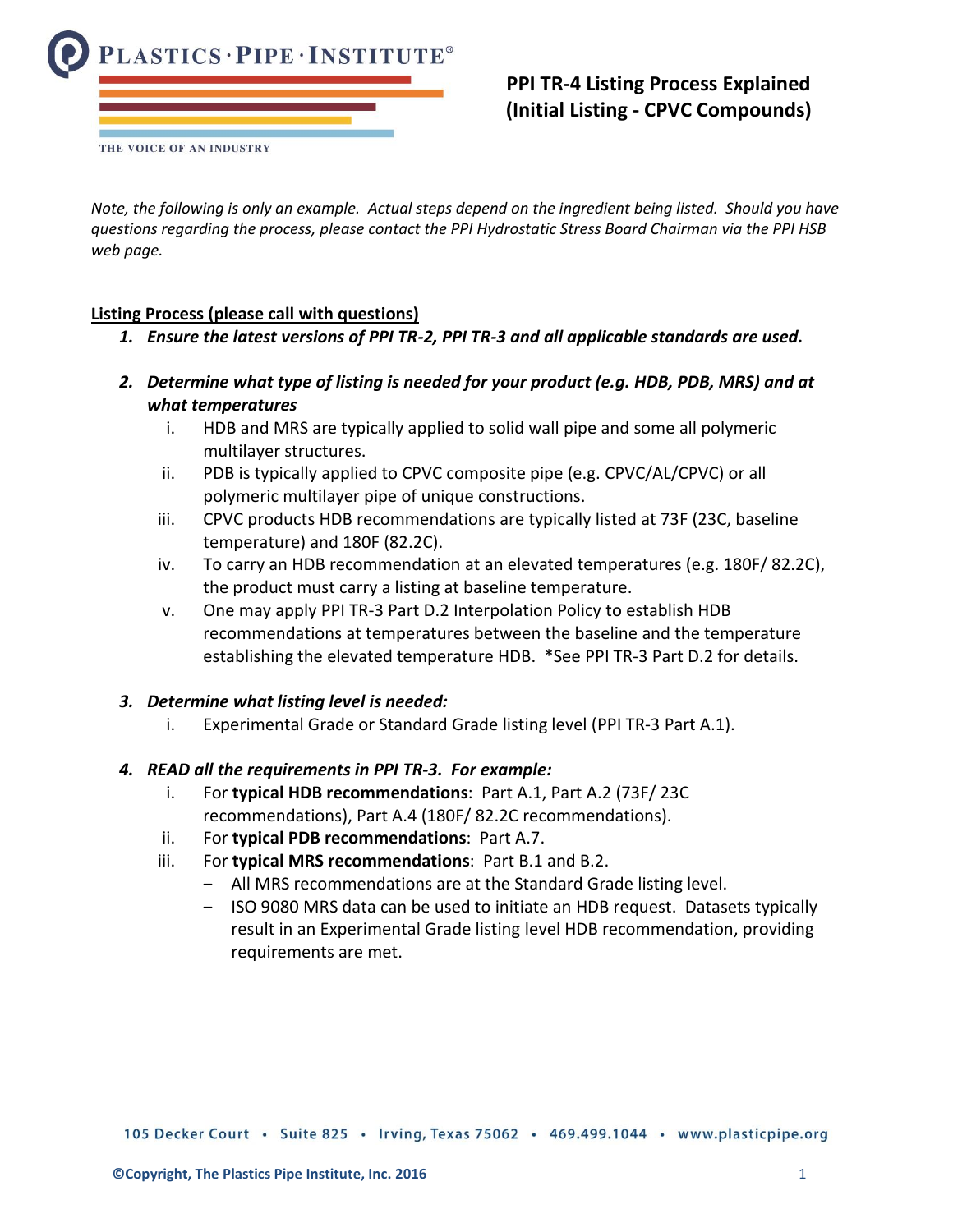

- iv. **CPVC Molding Grades recommendations** are listed in PPI TR-4 Tables I.B.1, Table I.B.2 or Table I.B.3. \*See PPI TR-4 posted to the PPI Technical Publication page: [http://plasticpipe.org/publications/technical-reports.html.](http://plasticpipe.org/publications/technical-reports.html)
- v. Determine the cell classification and submit with the request (e.g. ASTM D1784).
- vi. Note, as CPVC uses many of the same ingredients as PVC pipe compounds, PPI TR-2 can be used as a reference for the selection of ingredients which have qualified for the PPI PVC Range Composition. \*Reference the "PPI TR-2 Listing Process Explained: PPI PVC Range Composition" for definitions and explanations: [http://plasticpipe.org/hsb/hsb-listing-request-examples.html.](http://plasticpipe.org/hsb/hsb-listing-request-examples.html)
- *5. Submit a request on company letterhead, product data and the completed/ signed PPI HSB Vinyl Compound Checklist to request the listings.*
	- i. Electronic templates are available for download on the PPI HSB web section: [http://plasticpipe.org/hsb/hsb-tr4-listing-requirements.html.](http://plasticpipe.org/hsb/hsb-tr4-listing-requirements.html)

# *6. PPI HSB Chairman will place the request in the review queue, review the request/ data and then communicate the status once the review is completed. Pending on the dataset, the status could result in one of the following:*

- i. **No authorization.** \*Note, it is important to ensure the correct data is submitted to prevent this scenario. Please do not hesitate to call with any questions prior to submitting the data.
- ii. **Authorization of an Experimental Grade**, refer to PPI TR-3, Part A.1.2.1 and specifics per temperature in Part A. The Experimental Grade must advance toward a Standard Grade per the time requirements detailed in Part A. Also, the definition of 'Experimental Grade' includes a note regarding risk of commercial sales at this grade level.
- iii. **Authorization of a Standard Grade:** the data complies with the full requirements of the applicable parts of PPI TR-3.
- iv. **Special Case:** something unique in the dataset/ request requires review and authorization for a listing by the full HSB. These are presented by the requestor during the two HSB meetings per year (Spring/ Fall). A request for a Special Case can be made in advance to the HSB Chairman.

105 Decker Court · Suite 825 · Irving, Texas 75062 · 469.499.1044 · www.plasticpipe.org